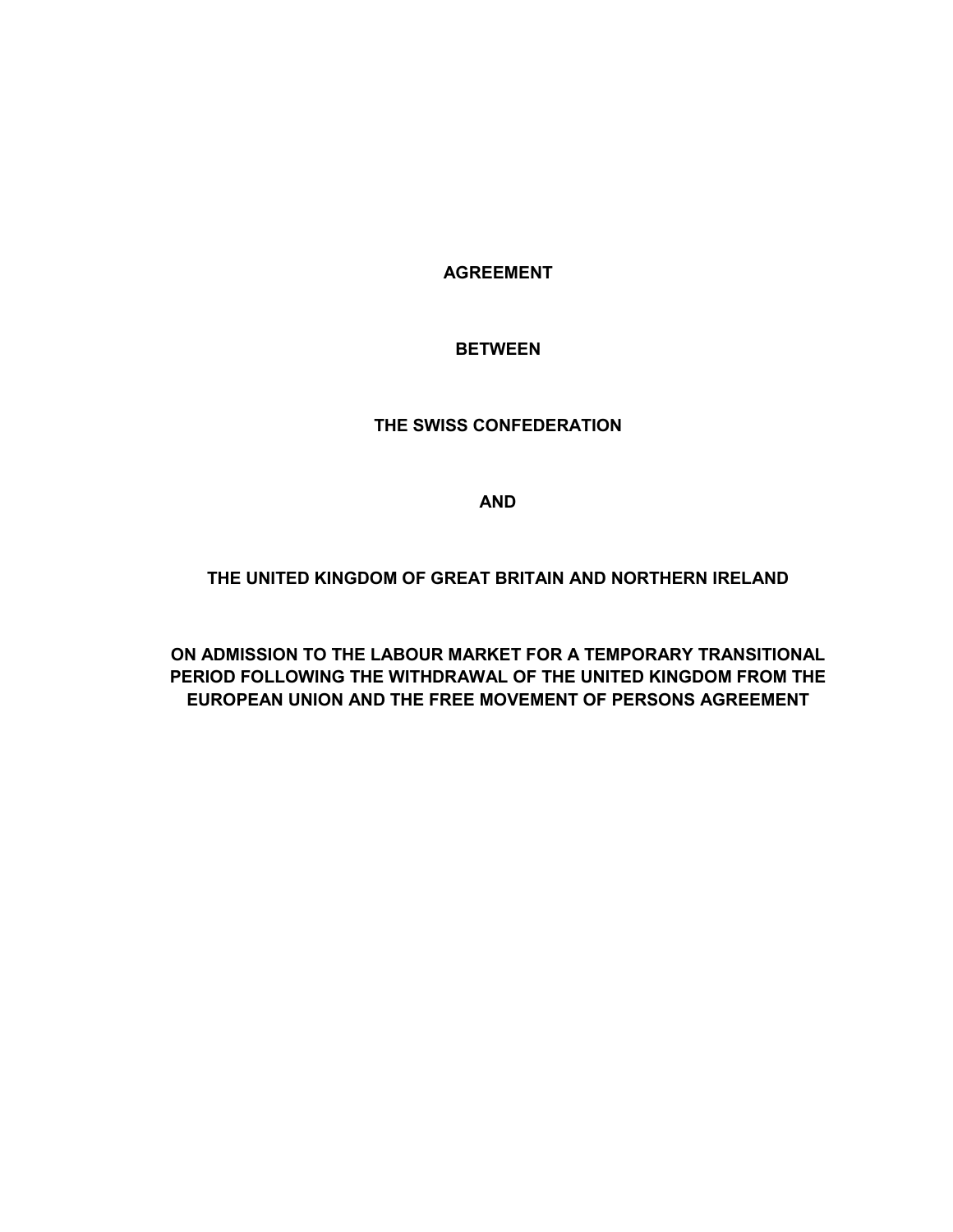The Swiss Confederation ("Switzerland") and the United Kingdom of Great Britain and Northern Ireland ("the United Kingdom"), hereinafter collectively referred to as "the Parties",

CONSIDERING the implications for businesses and citizens if the United Kingdom were to withdraw from the European Union without an agreement providing for a transitional arrangement,

RECOGNISING that in such a scenario the Agreement between the Swiss Confederation, on the one part, and the European Community and its Member States, on the other, on the free movement of persons ("the FMOPA") will cease to apply to the United Kingdom from the date of the United Kingdom's withdrawal from the European Union,

NOTING that the Agreement between the Swiss Confederation and the United Kingdom of Great Britain and Northern Ireland on citizens' rights following the withdrawal of the United Kingdom from the European Union and the free movement of persons Agreement ("the Citizens' Rights Agreement") will apply from the date of the United Kingdom's withdrawal in the above described scenario and will protect the rights of citizens resident on exit day,

APPRECIATING the deep economic, social and historical ties between both countries and affirming the Parties' wish to discuss future trade and mobility arrangements,

WISHING to continue the excellent bilateral relations between both countries after the United Kingdom's withdrawal from the European Union,

CONSIDERING the Swiss government's decision on 13 February 2019 to have a specific quota for United Kingdom nationals in the event of a withdrawal from the EU without a transitional arrangement and considering the United Kingdom government's policy paper published on 28 January 2019 on European Temporary Leave to Remain in the United Kingdom,

NOTING that both Parties have obligations under the General Agreement on Trade in Services that will apply between the Parties unless any comprehensive trade in services agreement is agreed between the Parties that supplement or replace these obligations,

TAKING INTO CONSIDERATION the Parties' wish to avoid prejudicing or setting a legal precedent for any future migration agreements after the expiry of this Agreement,

HAVE AGREED as follows: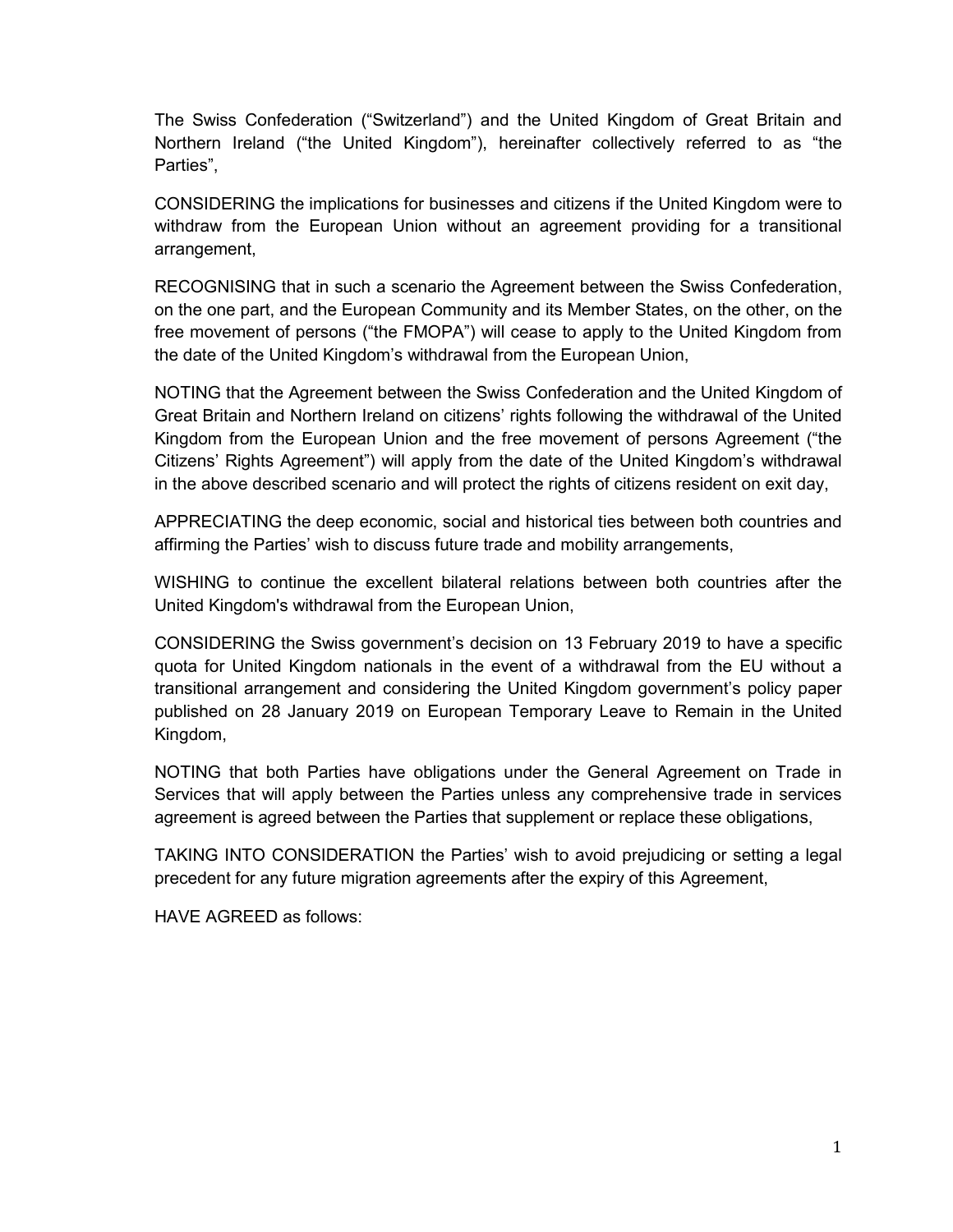#### **ARTICLE 1**

#### *Objectives*

The objectives of this Agreement are:

- (a) to provide a time-limited framework for the admission to the labour market of natural persons on a mutually advantageous basis which shall apply if the United Kingdom were to withdraw from the European Union without a transitional arrangement;
- (b) to preserve recent historical patterns of labour mobility between Switzerland and the United Kingdom during this time-limited period.

## ARTICLE 2

## *Definitions*

For the purposes of this Agreement, the following definitions shall apply:

- (a) "transitional arrangement" refers to the transitional period agreed between the United Kingdom and the European Union and means in this Agreement an arrangement during which the FMOPA continues to apply to the United Kingdom after the United Kingdom's withdrawal from the European Union;
- (b) "United Kingdom national" means a national of the United Kingdom as defined in the New Declaration by the Government of the United Kingdom of 31 December 1982 on the definition of the term "nationals"<sup>1</sup> together with Declaration No 63 annexed to the Final Act of the intergovernmental conference which adopted the Treaty of Lisbon; $<sup>2</sup>$ </sup>
- (c) "withdrawal date" means the point in time when the United Kingdom ceases to be a Member State of the European Union, in the case where there is no transitional arrangement;
- (d) "admission to the labour market" means in the United Kingdom context the right of entry and residence for the purpose of work or self-employment.

 $\overline{a}$ 

<sup>1</sup> OJ C 23, 28.1.1983, p. 1

<sup>2</sup> OJ C 306, 17.12.2007, p. 270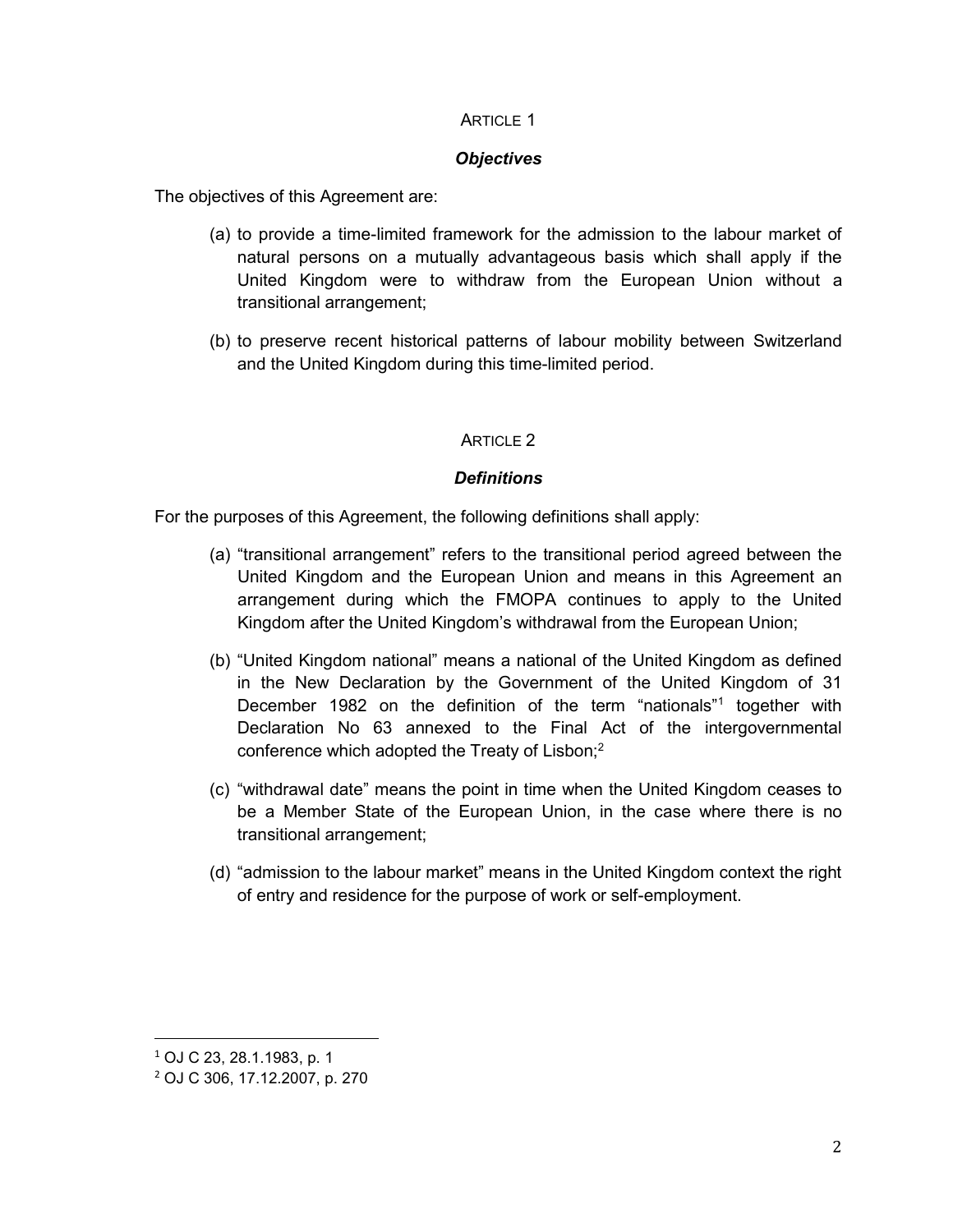# ARTICLE 3

## *Scope of application*

1. The provisions of this Agreement shall apply, on the one hand, to Switzerland and, on the other hand, to the United Kingdom and Gibraltar. Accordingly, references in this Agreement to the United Kingdom or its territory include Gibraltar.

2. The application of this Agreement is without prejudice to any more favourable national provisions which may exist for United Kingdom nationals in Switzerland or Swiss nationals in the United Kingdom relating to admission to the labour market.

## ARTICLE 4

# *Principles of admission of United Kingdom workers and self-employed persons to Switzerland*

1. For United Kingdom nationals who gain admission to the Swiss labour market for more than 4 months the Swiss Federal Council determines annual specific numbers according to Switzerland's general economic interest and respecting the principle of priority.

2. Without prejudice to Swiss national law, when determining the annual number the Swiss Federal Council will take into account the specific demand for United Kingdom national workers on the Swiss labour market and the objectives of this Agreement as set out in Article 1(b).

3. United Kingdom nationals shall be admitted to the labour market as employed persons in accordance with Swiss national law on the following basis:

- (a) priority requirements on an individual basis shall not apply;
- (b) personal requirements regarding professional qualifications (including skills requirements) shall not apply;
- (c) economic interest tests on an individual basis shall not apply.

4. The salary and employment conditions on which United Kingdom nationals are employed in Switzerland must be in accordance with Swiss standards.

5. United Kingdom nationals shall be admitted to the labour market as self-employed persons in accordance with Swiss national law on the following basis:

(a) personal requirements regarding professional qualifications (including skills requirements) shall not apply;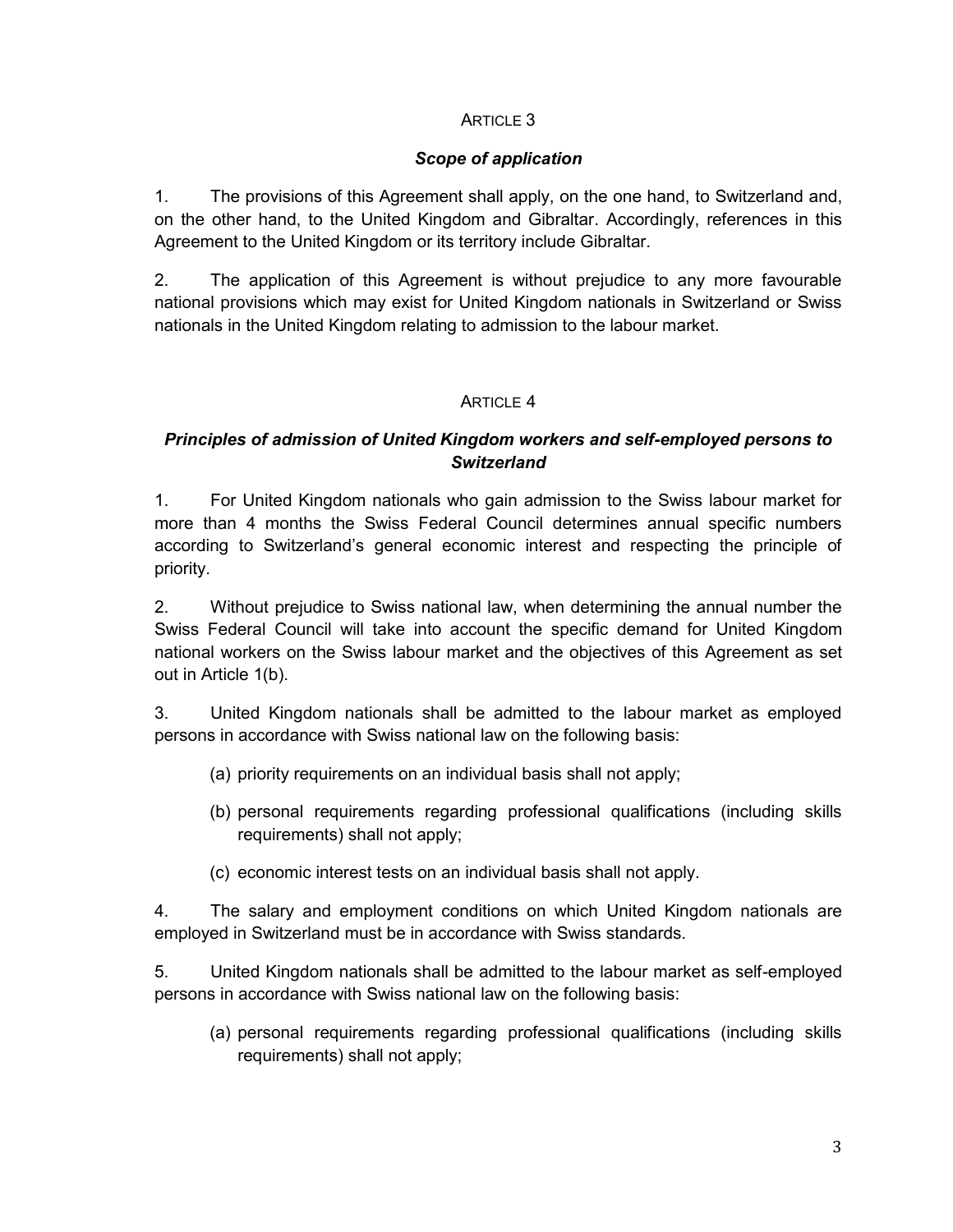(b) economic interest tests on an individual basis shall not apply.

# ARTICLE 5

# *Principles of admission of Swiss workers and self-employed persons to the United Kingdom*

1. At the time of the Agreement, there is no quota system in the United Kingdom and the Agreement does not create an obligation to create a quota for Swiss nationals.

2. Swiss nationals who wish to enter the United Kingdom for the purposes of taking up employment or self-employment shall be admitted in accordance with national law on the following basis:

- (a) the salary and employment conditions on which Swiss nationals are employed in the United Kingdom must be in accordance with United Kingdom standards;
- (b) economic interest tests (the resident labour market test) shall not apply;
- (c) skills requirements shall not apply.

# ARTICLE 6

# *Professional mobility*

Swiss and United Kingdom nationals falling within the scope of this Agreement have geographical and occupational labour mobility in Switzerland and the United Kingdom.

# **ARTICLE 7**

## *Cross-border commuters*

1. United Kingdom nationals shall be admitted to the labour market in Switzerland as cross-border commuters for the purposes of taking up employment or self-employment in accordance with paragraphs 3 to 5 of Article 4 and Swiss national law if:

- (a) they live in the United Kingdom or have a right of residence in an EU/EFTA state;
- (b) they work in Switzerland; and
- (c) their salary and employment conditions in Switzerland are in accordance with Swiss standards.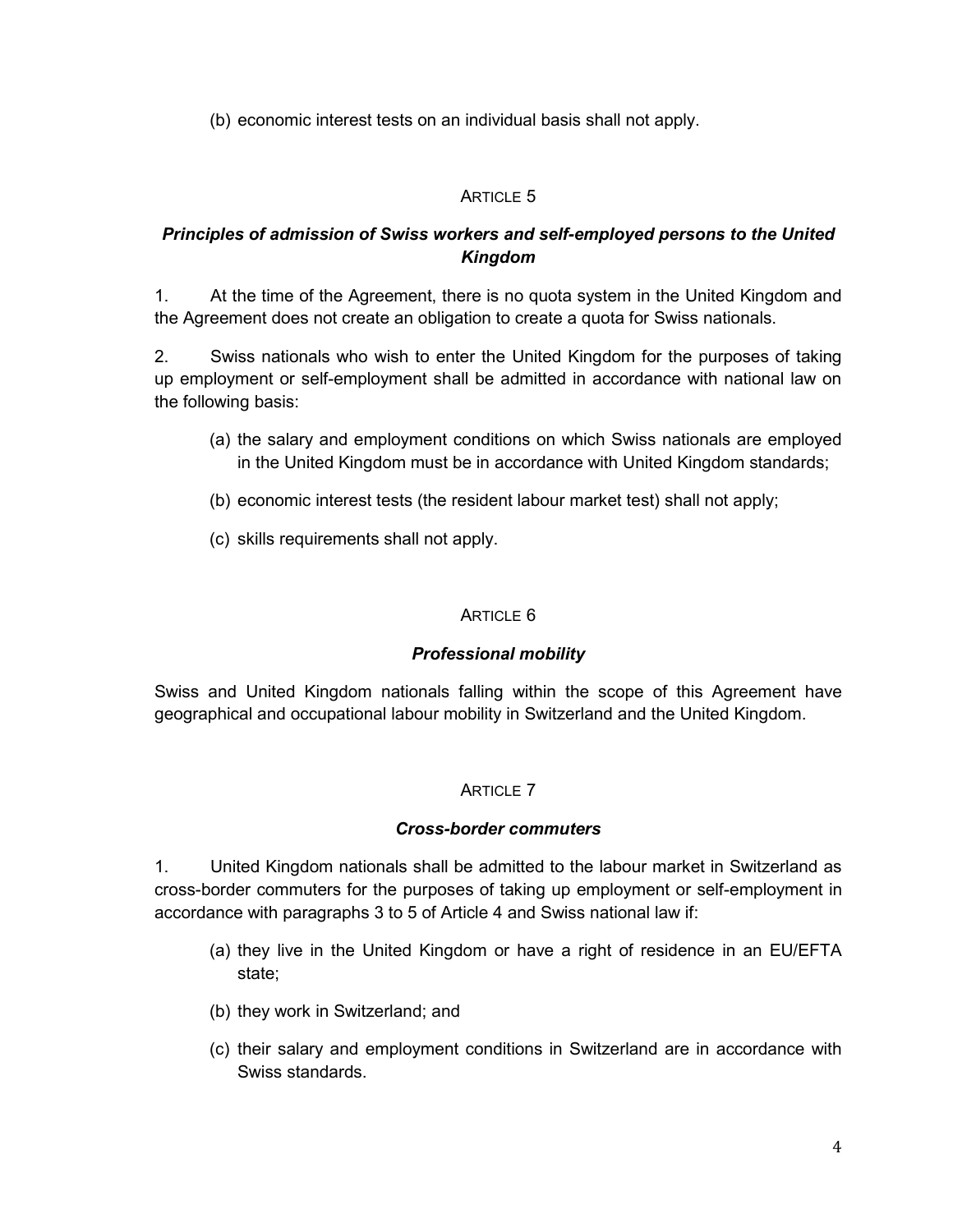2. Swiss nationals shall be admitted to the labour market in the United Kingdom as cross-border commuters for the purposes of taking up employment or self-employment in accordance with paragraph 2 of Article 5 and United Kingdom national law if:

- (a) they live in Switzerland or have a right of residence in an EU/EFTA state;
- (b) they work in the United Kingdom; and
- (c) their salary and employment conditions in the United Kingdom are in accordance with the United Kingdom's standards.

#### ARTICLE 8

#### *Generally applicable provisions of national law*

Provisions of national law that apply generally to the entry and residence of natural persons for the purposes of work or self-employment, including provisions relating to procedures (including redress procedures), restrictions on rights, fees and other administrative requirements are not affected by this Agreement.

#### ARTICLE 9

#### *Sub-national entities*

Each Party is fully responsible for the observance of all provisions of this Agreement and shall take such reasonable measures as may be available to it to ensure observance of the provisions of this Agreement by the regional and local governments and authorities within its territory.

#### ARTICLE 10

#### *Transparency*

1. The Parties shall publish, or otherwise make publicly available, their laws, regulations, procedures and judicial decisions of general application as well as the international agreements which may affect the operation of this Agreement.

2. The Parties shall promptly respond to specific questions and provide, upon request, information to each other on matters referred to in paragraph 1.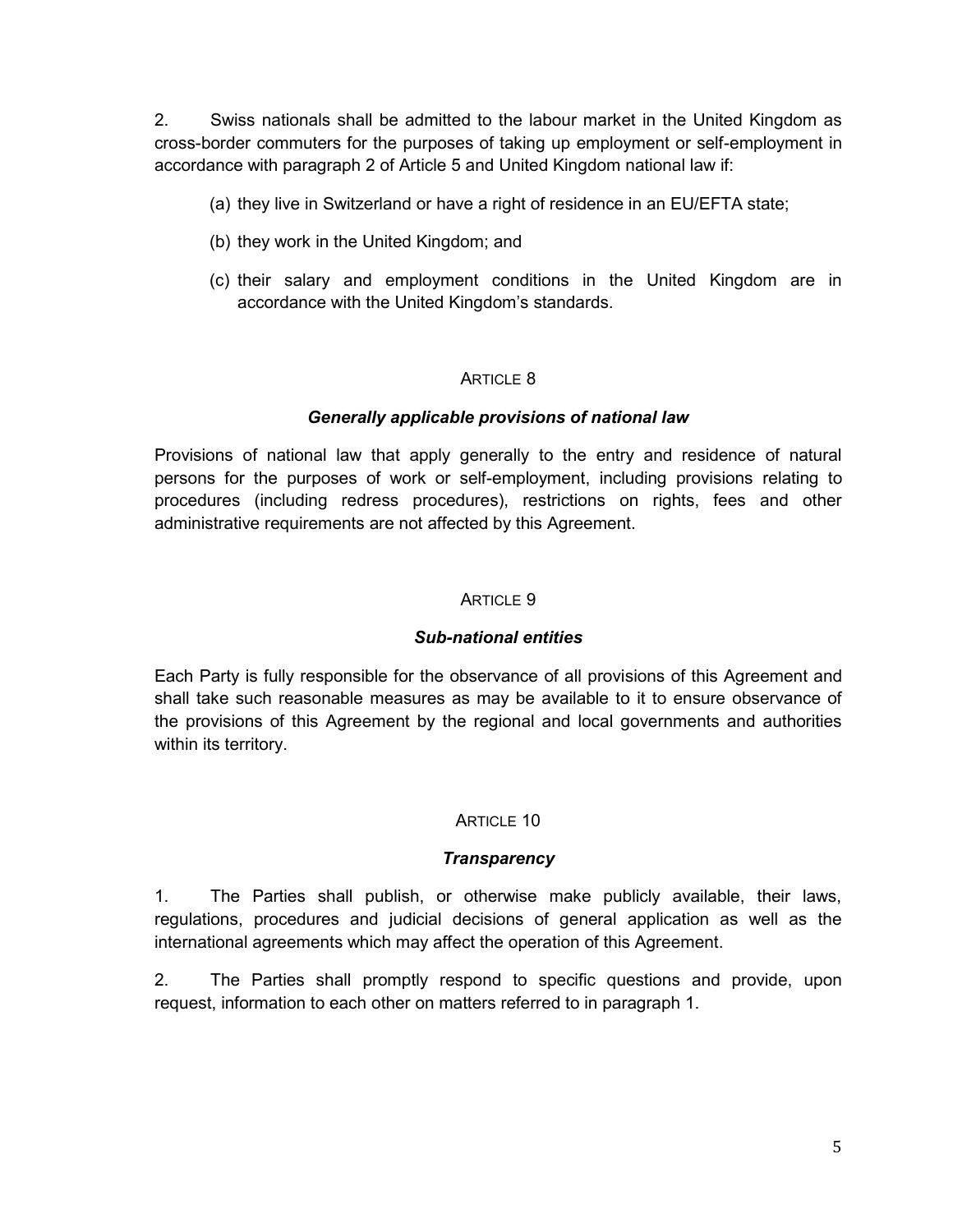## ARTICLE 11

## *Joint Committee*

1. A Joint Committee composed of representatives of the Parties shall be responsible for the management, proper application and monitoring of this Agreement. To those ends, it shall issue recommendations where applicable and take decisions in the circumstances provided for in this Agreement. The decision of the Joint Committee shall enter into force after the respective internal procedures have been completed. The Joint Committee shall reach its decisions by mutual agreement.

2. For the purposes of the proper implementation of this Agreement, the Parties shall regularly exchange information and, at the request of either of them, shall consult each other within the Joint Committee.

3. The Joint Committee shall establish its rules of procedure.

4. The Joint Committee shall meet as and when necessary.

5. The Joint Committee may decide to set up any working party or group of experts to assist it in the performance of its duties.

6. The Parties may bring a matter under dispute which concerns the interpretation or application of this Agreement to the Joint Committee.

7. The Joint Committee may settle the dispute. Any information which might be of use in making possible an in-depth examination of the situation with a view to finding an acceptable solution shall be supplied to the Joint Committee. To this end, the Joint Committee shall consider every possible means to maintain the good functioning of this Agreement.

# ARTICLE 12

# *Entry into force and application*

1. The Parties shall ratify or approve this Agreement in accordance with their internal procedures. Each Party shall notify the other Party in writing of the completion of those procedures.

2. This Agreement shall enter into force on the later of:

- (a) the withdrawal date; or
- (b) the first day of the second month following the date of receipt of the later of the Parties' notifications that they have completed their internal procedures.